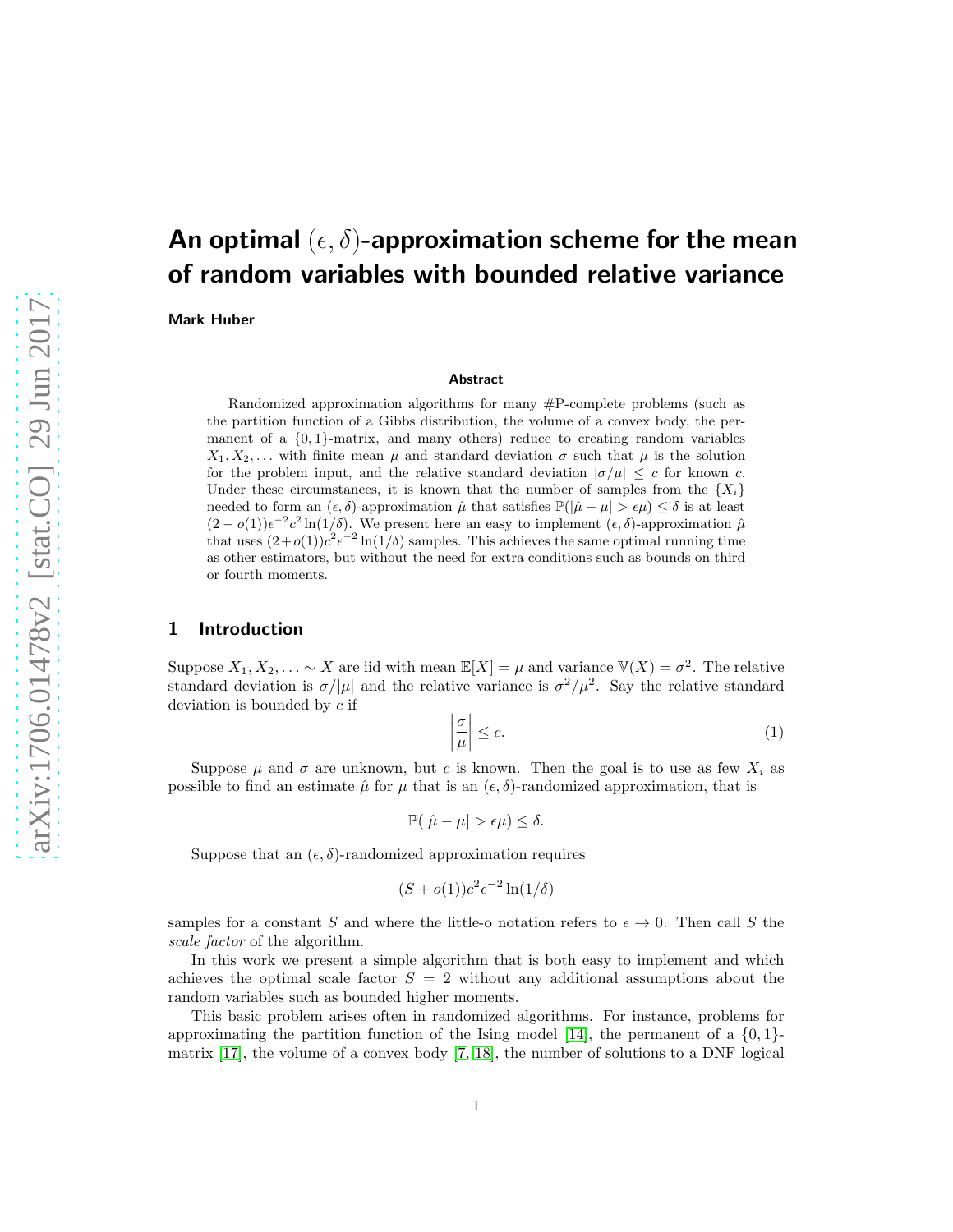expression [\[16\]](#page-11-2), the number of linear extensions of a poset [\[20,](#page-11-3) [11\]](#page-10-2), and many more all have this problem as a subproblem. Any improvement in the ability to deal with this basic problem directly translates into better approximation algorithms for all of these problems.

This problem has a long history, stretching back to Nemirovsky and Yudin [\[23\]](#page-11-4) who used the median-of-means estimator in the context of stochastic optimization. Jerrum, Valiant, and Vazirani [\[16\]](#page-11-2) developed a similar estimator for the purposes of creating randomized approximation schemes for  $\#P$  complete problems. By 1999 [\[1\]](#page-10-3), this method was in wide use for online algorithms. Hsu and Sabato [\[9,](#page-10-4) [10\]](#page-10-5) analyzed the basic median-of-means estimator and proved that it had a scale factor of 121.5 for small enough  $\epsilon$ .

Catoni [\[4\]](#page-10-6) greatly advanced the area by presenting an approximation that used an Mestimator. This was not an  $(\epsilon, \delta)$ -randomized approximation algorithm, rather it gave a confidence bound based on the samples and specific values of the parameters used in the estimate. While it could bound the confidence interval for the estimate based on the parameters and the unknown  $\mu$  and  $\sigma^2$  for  $X_i$ , there seems to be no way of setting the parameters ahead of time for given  $\epsilon$  and  $\delta$  without some additional information. Certainly no such method was given in [\[4\]](#page-10-6).

Devroye et. al. [\[6\]](#page-10-7) showed that if the kurtosis of the random variables is bounded above, then the optimal scale factor  $S = 2$  could be attained with a simpler estimator. Unfortunately, in order to run their algorithm, the user needed this upper bound on the kurtosis. Bounding the kurtosis can be much more challenging mathematically than bounding the variance. Minsker and Strawn [\[21\]](#page-11-5) returned to the original median-of-means estimator. When the random variables have bounded third moment, the Berry-Esseen Theorem can be used to show quick convergence to normality, and they showed that this gave the simple median-of-means algorithm a scale factor of 4.5. As with the Devroye et. al. method, this requires that the bound on the third moment be given explicitly before the algorithm can be used.

The approach here takes the Catoni M-estimator in a new direction. There is no unique approach to getting the extra information required to turn the Catoni  $M$ -estimator into an  $(\epsilon, \delta)$ -approximation. One approach is to use a two-step process that works as follows. Before running the M-estimator, first generate a weaker estimate  $\hat{\mu}_1$  that is an  $(\sqrt{\epsilon}, \delta/2)$ randomized approximation to  $\mu$ . Then use this estimate to set the parameters of the Catoni M-estimator to give an output that is provably an  $(\epsilon, \delta)$ -approximation.

While this two-step process works, it (like all  $M$ -estimators) requires finding the root of a nonlinear equation. Analysis of the number of steps needed to get an close approximation to the root was not done in [\[4\]](#page-10-6), and would need to be accomplished before the running time of the method is known.

Previous algorithms either had too large a scale factor, required rootfinding, or required knowledge of higher moments. The new method presented here solves all these difficulties.

- It achieves the optimal scale factor  $S = 2$ .
- No rootfinding step is required. Instead, first a function is randomly chosen by some initial samples, and then the final estimator is a sample average this random function applied to new data.
- No bound on higher moments is necessary. In fact, even if the second moment is the highest moment that exists for the random variables, the new method is still an  $(\epsilon, \delta)$ -randomized approximation.

Our main result concerning this new method is as follows.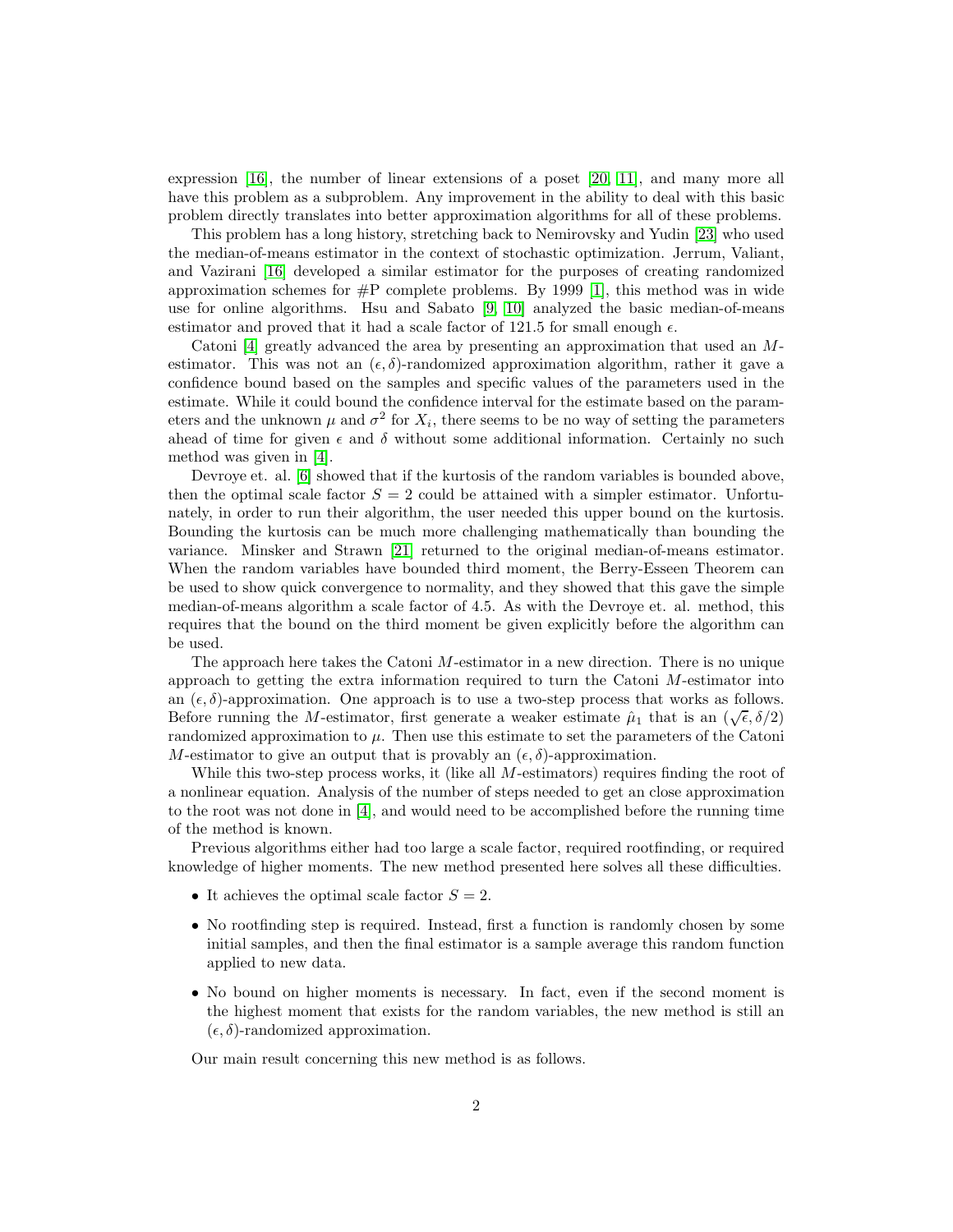<span id="page-2-0"></span>**Theorem 1.** Let  $X_1, X_2, \ldots \sim X$  with  $\mathbb{E}[X] = \mu$  and  $\mathbb{V}[X] = \sigma^2$  satisfying  $\sigma^2/\mu^2 \leq c^2$ . For  $\epsilon < 1$ , there exists an  $(\epsilon, \delta)$ -randomized approximation algorithm that uses n samples where

$$
n = \left\lceil \frac{2c^2 \epsilon^{-2} \ln(4/\delta)}{1 - \epsilon} \right\rceil + \left\lceil 8\epsilon^{-1} \left(1 + c^2\right) \right\rceil \cdot \left\lceil 2 \left\lceil \ln\left(\frac{7}{48\sqrt{\pi}\delta}\right) / \ln\left(\frac{16}{7}\right) \right\rceil + 1 \right\rceil.
$$

This constant in the leading order term is the best possible.

<span id="page-2-1"></span>**Theorem 2.** Given  $\epsilon$  and  $\delta$  positive, let  $\hat{\mu} : \mathbb{R}^n \to \mathbb{R}$  be an  $(\epsilon, \delta)$ -randomized algorithm for all distributions X with  $\mathbb{E}[X] = \mu$  and  $\mathbb{V}(X) = \sigma^2$  satisfying  $\sigma^2/\mu^2 = c^2$ . Then

$$
n \geq 2\epsilon^{-2}c^2 \left[ \ln \left( \frac{1}{\sqrt{2\pi\delta}} \right) - \ln \left( \frac{2\ln(1/[\sqrt{2\pi}\delta]) + 1}{\sqrt{2\ln(1/[\sqrt{2\pi}\delta])}} \right) \right].
$$

The remainder of the paper is organized as follows. The next section describes the two-step algorithm and proves correctness for each step. Section [3](#page-7-0) then shows the lower bound on the number of samples needed, and Section [4](#page-7-1) considers several of the applications mentioned in the introduction in more detail.

# 2 The Algorithm

Define the  $\Psi$  function as follows.

$$
\Psi(u) = \ln(1 + u + u^2/2)\mathbb{1}(u \ge 0) - \ln(1 - u + u^2/2)\mathbb{1}(u \le 0).
$$

This function was used in [\[4\]](#page-10-6) as part of the M-estimator.

For  $u \in [-1,1]$ , the value of  $\Psi(u)$  is approximately u (see Figure [1.](#page-3-0)) For u greater than 1 in magnitude, the value of  $\Psi(u)/u$  becomes close to 0. For a constant  $\alpha > 0$ ,  $\alpha^{-1}\Psi(\alpha u)$ is a scaled version of  $\Psi$  that is close to u for  $u \in [-1/\alpha, 1/\alpha]$ .

Suppose that  $\hat{\mu}_1$  is an initial estimate for  $\mu$ . Then

$$
X_i = \hat{\mu}_1 + (X_i - \hat{\mu}_i)
$$

has mean  $\mu$  but is also susceptible to outliers in the  $X_i$  distribution. By replacing this with

$$
W_i = \hat{\mu}_1 + \alpha^{-1} \Psi(\alpha \cdot (X_i - \hat{\mu}_i)),
$$

the value of  $W_i$  will be close to  $X_i$  when  $|X_i - \hat{\mu}_i| \leq \alpha^{-1}$ , but always has a light-tailed distribution because of the logarithm function.

The algorithm proceeds as follows. The first step uses a median-of-means approach to find  $\mu_1$  that is a  $(\sqrt{\epsilon}, \delta/2)$  approximation of  $\mu$ . Given that the first step did not fail, the next step then uses the sample average of the  $W_i$  variables to create the final estimate  $\hat{\mu}$ that is an  $(\epsilon, \delta/2)$  approximation. The chance that either step fails is at most  $\delta$ .

1. The first step is to construct a median-of-means estimator for  $\mu$  [\[16\]](#page-11-2). Let  $\epsilon_1$  =  $\sqrt{\epsilon(c^2/(1+c^2))}$ ,  $k = [8c^2\epsilon_1^{-2}]$ , and  $m = 2[\ln(7/[48\sqrt{\pi}\delta)/\ln(16/7)] + 1$ . Let S have the distribution of the sample average of  $k$  independent draws from  $X$ . Draw  $S_1, \ldots, S_m \sim S$  independently, and let  $\hat{\mu}_1 = \text{median}(\{S_i\})/(1 - \epsilon_1^2)$ .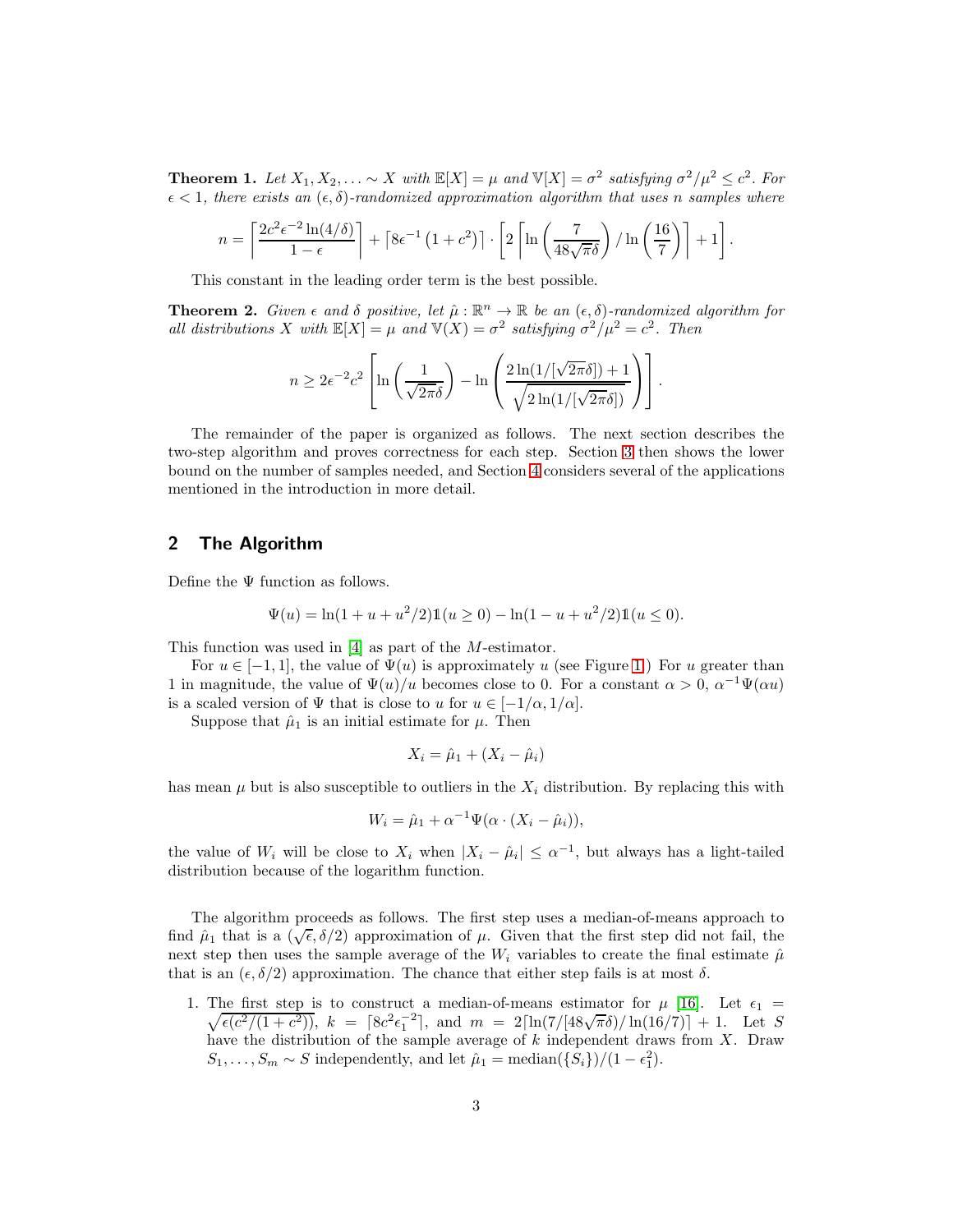

<span id="page-3-0"></span>Figure 1: The functions  $\Psi(x)$  and x over [-2, 2].

2. Let  $n = \left[2c^2\epsilon^{-2}\ln(4/\delta)/(1-\epsilon)\right]$ , and  $\alpha = \epsilon/[c^2\hat{\mu}_1]$ . Draw  $X_1, \ldots, X_n$  independently. For all  $i$ , let

$$
W_i = \hat{\mu}_1 + \alpha^{-1} \Psi(\alpha \cdot (X_i - \hat{\mu}_1)).
$$

Set  $\hat{\mu} = (W_1 + \cdots + W_n)/n$ .

#### 2.1 The first step of the algorithm

The first step of the algorithm is the powering method of Jerrum, Valiant, and Vazirani [\[16\]](#page-11-2) applied to the sample averages. This technique was also used in [\[1\]](#page-10-3), and later referred to as the median-of-means method [\[9\]](#page-10-4). These authors did not attempt to optimize the constants in their arguments, and so we repeat the proof here so we can see exactly how the choice of constant enters into the failure bound.

Suppose that we have random variables whose relative standard deviation is at most  $\nu \epsilon$ . What is the chance that the median of  $m = 2r + 1$  draws from the random variable falls into  $[\mu(1-\epsilon), \mu(1+\epsilon)]$ ?

To answer this question, first consider the probability that a beta distributed random variable with both parameters equal to an integer  $r$  falls into a subinterval of  $[0, 1]$ .

**Lemma 1.** Let  $B \sim Beta(r + 1, r + 1)$  denote a random variable with density  $f_B(x)$  $[(2r+1)!/(r!r!)]x^r(1-x)^r1(x \in [0,1]).$  For any  $0 \le a \le 1/2 \le b \le 1$  with  $1-(b-a) \le 1/2$ ,

$$
\mathbb{P}(B \notin [a, b]) \le 2\frac{4^r}{\sqrt{\pi r}} \cdot \frac{[(1 - (b - a))(b - a)]^{r+1}}{2(b - a) - 1}
$$

*Proof.* Density  $f_B$  is symmetric about its unique local maximum at  $1/2$ , so

$$
\int_{x \in [0,a] \cup [b,1]} f_B(r) \, dr \le \int_{x \in [0,a] \cup [a,a+1-b]} f_B(r) = \int_{x \in [0,1-(b-a)]} f_B(r) \, dr.
$$

Note  $x^{r}(1-x)^{r} = (x-x^{2})^{r}$ . Let  $t = 1 - (b-a)$ . Then  $t \le 1/2$ ,  $[x - x^{2}]' = 1 - 2x > 0$ and  $[x - x^2]'' = -2x \le 0$ , so the function lies below its tangent line at t. That is,

$$
(\forall x \in [0, t])(x - x^2) \le t(1 - t) + (x - t)(1 - 2t).
$$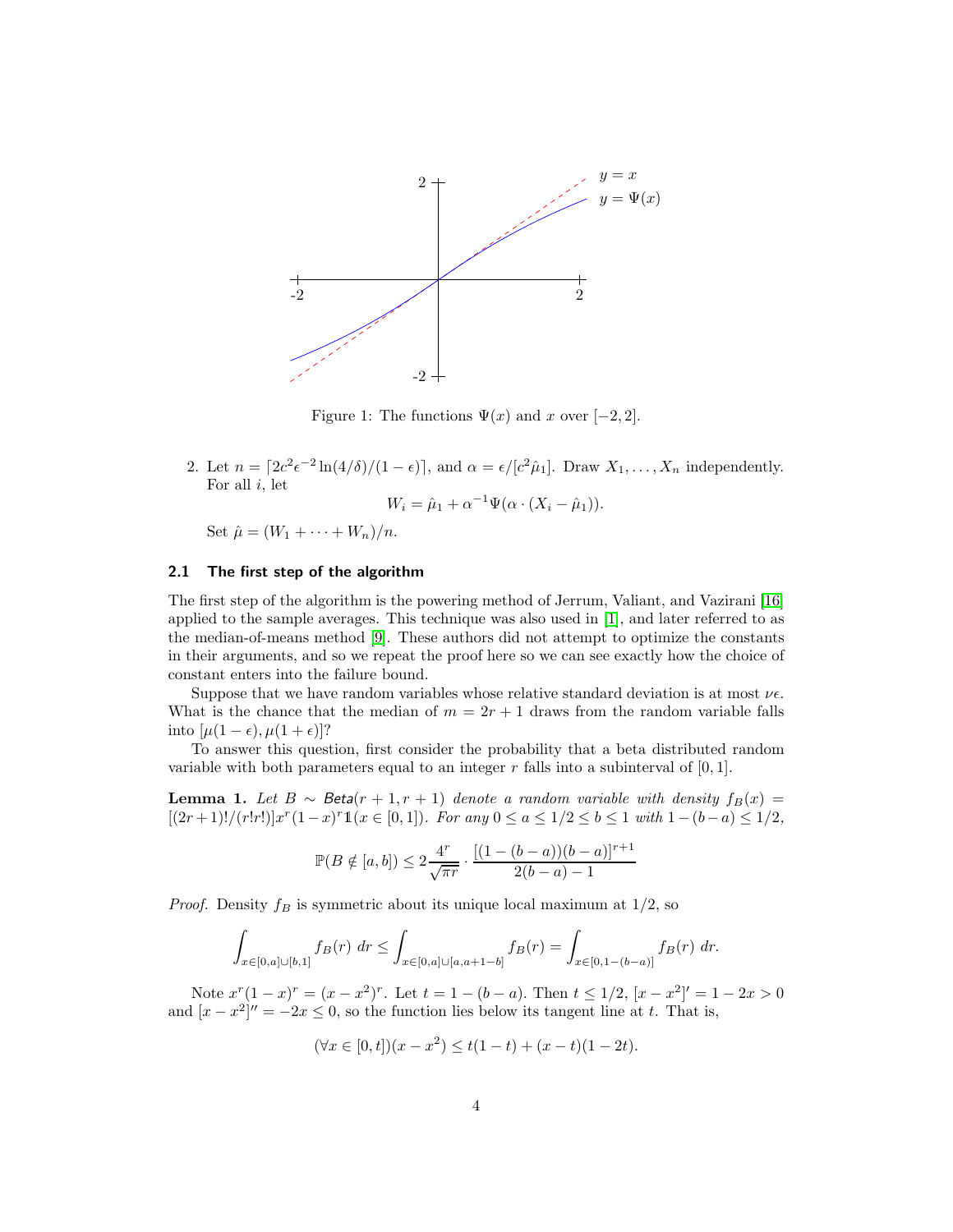Then

$$
\int_{x \in [0,t]} [t(1-t) + (x-t)(1-2t)]^{r+1} dr \le \frac{[t(1-t)]^r}{(r+1)(1-2t)}
$$

.

Using Stirling's formula to give  $(2r+1)(2r)!/(r!r!) \le (2r+1)4^r/\sqrt{\pi r}$  completes the proof.

**Lemma 2.** Let  $A_1, \ldots, A_{2r+1}$  be iid with mean  $\mu$  and variance at most  $\nu^2 \epsilon^2 \mu^2$  where  $\nu^2 \leq$ 1/2. Then

$$
\mathbb{P}(\text{med}(\{A_i\}) \notin [\mu(1-\epsilon), \mu(1+\epsilon)]) < \frac{(\nu^2)(1-\nu^2)}{\sqrt{\pi r}(1-2\nu^2)} \exp(r \ln(4(\nu^2)(1-\nu^2))).
$$

Proof. By Chebyshev's inequality,

$$
\mathbb{P}(A_i \notin [\mu(1-\epsilon), \mu(1+\epsilon)]) \le \frac{\nu^2 \epsilon^2 \mu^2}{(\epsilon \mu)^2} = \nu^2.
$$

Let  $x_1 = \mathbb{P}(A_i < a)$  and  $x_2 = \mathbb{P}(A_i \leq b)$ . Construct a uniform random variable over [0, 1] as follows. If  $A_i < a$ , then let  $U_i \sim \text{Unif}([0, x_1))$ . If  $A_i \in [a, b]$ , let  $U_i \sim \text{Unif}([x_1, x_2])$ . Finally, if  $A_i > b$ , then let  $U_i \sim \text{Unif}((x_2, 1])$ . Note that

$$
\mathbb{P}(\text{med}(\{U_i\}) \in [x_1, x_2]) = \mathbb{P}(\text{med}(\{A_i\}) \in [a, b]).
$$

The median of  $2r + 1$  iid uniform [0, 1] random variables is well known to have a beta distribution: med $({U_i}) \sim \text{Beta}(r + 1, r + 1)$ . So the previous lemma can be used to state

$$
\mathbb{P}(\text{med}(\{U_i\}) \notin [x_1, x_2]) \le \frac{(\nu^2)(1 - \nu^2)[4(\nu^2)(1 - \nu^2)]^r}{\sqrt{\pi r}(1 - 2\nu^2)}
$$

Hence the failure probability is going down exponentially at rate  $\ln(4(\nu^2)(1-\nu^2))$ . Now for an integer k, consider  $X_1, \ldots, X_k \sim X$  iid, and

$$
S=(X_1+\cdots+X_k)/k.
$$

Then  $\mathbb{E}[S] = \mathbb{E}[X] = \mu$  and  $\mathbb{V}[S] = k\mathbb{V}[X]/k^2 = \sigma^2/k$ .

In particular, for  $\sigma^2/\mu^2 \leq c^2$ , and  $k = \lceil \epsilon^{-2}\nu^{-2}c^2 \rceil$ ,  $\mathbb{V}[S] \leq (\nu \epsilon \mu)^2$ . To take the median of  $2r + 1$  draws of the sample average of k draws from the  $\{X_i\}$  takes  $\Theta(kr)$  =  $\Theta(-1/(\nu^2 \ln(4\nu^2(1-\nu^2))))$  samples.

**Lemma 3** (Median-of-means). Suppose  $X_1, X_2, \ldots$  are as in [\(1\)](#page-0-0). For  $k = \lceil 8c^2 \epsilon^{-2} \rceil$  let S be distributed as  $(X_1+\cdots+X_k)/k$ . Let  $m=2\lceil\ln(7/[48\sqrt{\pi}\delta])/\ln(16/7)\rceil+1$ . Let  $S_1,\ldots,S_m\sim S$ then

$$
\mathbb{P}(|\text{med}(\{S_i\}) - \mu| > \epsilon \mu) \le \delta.
$$

*Proof.* Just set  $\nu^2 = 1/8$  in the previous lemma to get a rough minimum for the bound.

Now suppose that instead of bounding  $\hat{\mu}_1/\mu - 1$ , we wish to bound  $\xi = \mu/\hat{\mu}_1 - 1$ . The next lemma shows how to build a biased estimate where  $|\xi| \leq \epsilon$  from an estimate with relative error at most  $\epsilon$ .

**Lemma 4.** Suppose  $\hat{\mu}_1$  is an estimate for  $\mu$  with  $|\hat{\mu}_1/\mu - 1| \leq \epsilon$ . Then  $\hat{\mu}_2 = \hat{\mu}_1/(1 - \epsilon^2)$ has  $|\mu/\hat{\mu}_2 - 1| \leq \epsilon$ .

Proof. The proof follows from simplifying the appropriate inequalities.

 $\Box$ 

This is why in the first step of the algorithm, the estimate found from median-of-means is divided by  $1 - \epsilon_1^2$  before moving to the next step.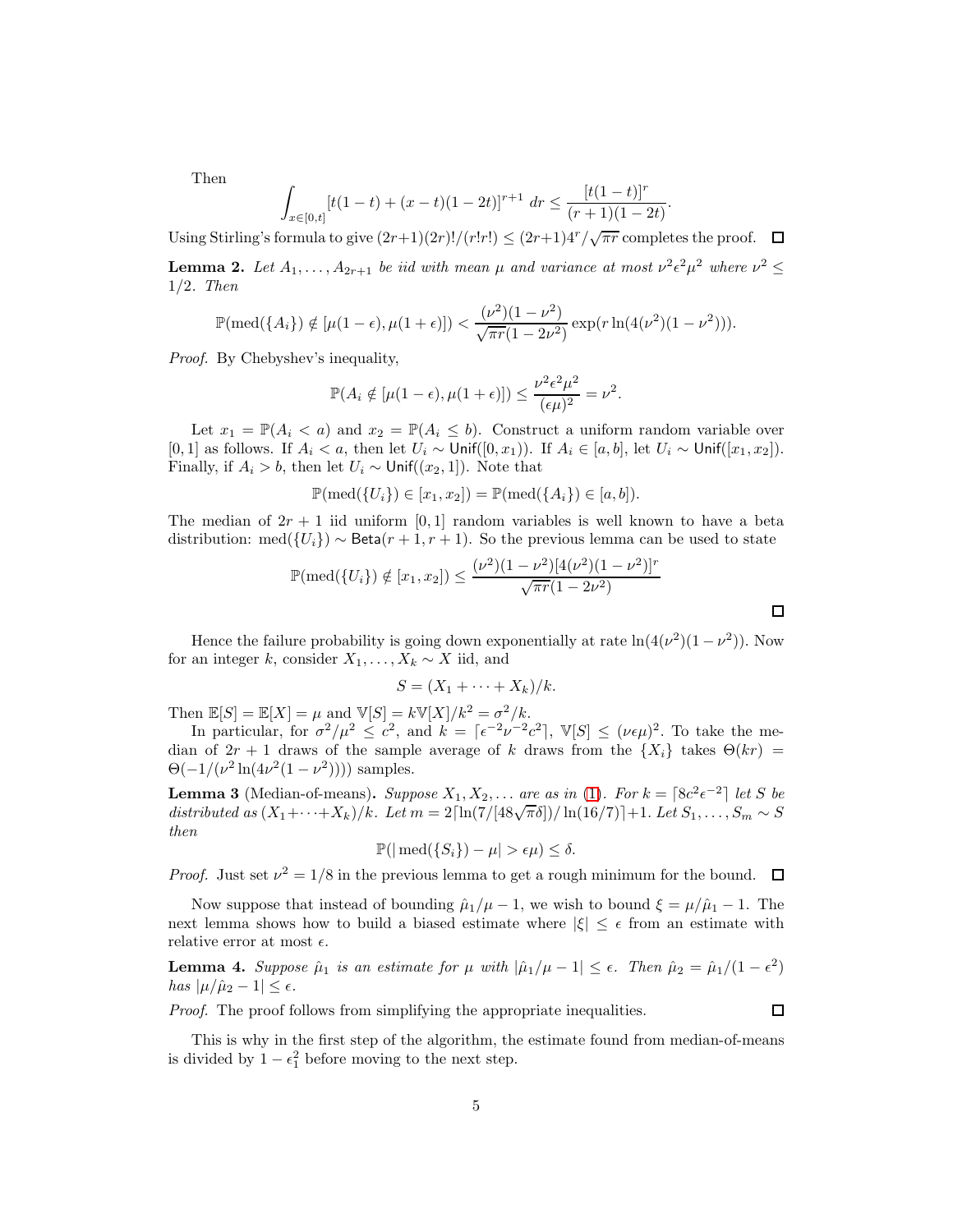# 2.2 The second step of the algorithm

To analyze this step, it helps to have two new functions that upper and lower bound Ψ.

$$
\Psi_U(x) = \ln(1 + x + x^2/2), \ \Psi_L(x) = -\ln(1 - x + x^2/2). \tag{2}
$$

**Lemma 5.** For all  $x \in \mathbb{R}$ ,

$$
\Psi_L(x) \le \Psi(x) \le \Psi_U(x).
$$

*Proof.* First consider  $\Psi_L(x) \leq \Psi(x)$ . These are equal when  $x \leq 0$ , so suppose  $x \geq 0$ . Exponentiating gives

$$
\Psi_L(x) \le \Psi(x) \Leftrightarrow [1 - x + x^2/2]^{-1} \le 1 + x + x^2/2.
$$
  

$$
\Leftrightarrow 1 \le 1 + x^4/4,
$$

therefore the inequality holds. The other inequality is shown similarly.

 $\Box$ 

Now set

$$
W_{L,i} = \hat{\mu}_1 + \alpha^{-1} \Psi_L(\alpha \cdot (X_i - \hat{\mu}_1)),
$$
  
\n
$$
W_{U,i} = \hat{\mu}_1 + \alpha^{-1} \Psi_U(\alpha \cdot (X_i - \hat{\mu}_1)).
$$

By the previous lemma,  $W_{L,i} \leq W_i \leq W_{U,i}$  for all  $i.$ 

**Lemma 6.** Denote  $\bar{W}_U = (W_{U,1} + \cdots + W_{U,n})/n$ . Then

$$
\mathbb{P}(\bar{W} > \mu(1+\epsilon)) \le \exp[-(n\epsilon^2/(2c^2)) \cdot (1 - \xi^2(1+1/c^2)))].
$$

*Proof.* Take a Chernoff bound [\[5\]](#page-10-8) style approach. Since  $\alpha > 0$  and exp is a strictly increasing function,

$$
\mathbb{P}(\bar{W}_U > \mu(1+\epsilon) = \mathbb{P}(W_{U,1} + \dots + W_{U,n} > n\mu(1+\epsilon))
$$
  
\n
$$
= \mathbb{P}(\exp(\alpha(W_{U,1} + \dots + W_{U,n})) > \exp(\alpha n\mu(1+\epsilon)))
$$
  
\n
$$
\leq \mathbb{E}[\exp(\alpha(W_{U,1} + \dots + W_{U,n}))] / \exp(\alpha n\mu(1+\epsilon))
$$
  
\n
$$
= \left[\frac{\mathbb{E}[\exp(\alpha W_{U,1})]}{\exp(\alpha \mu(1+\epsilon)}\right]^n
$$

First consider the expression inside the mean in the numerator. Setting  $\gamma = \mu - \hat{\mu}_1$  gives

$$
\exp(\alpha W_{U,1}) = \exp(\alpha \hat{\mu}_1 + \ln(1 + \alpha(X - \hat{\mu}_1) + (\alpha^2/2)(X - \hat{\mu}_1)^2)
$$
  
= 
$$
\exp(\alpha \hat{\mu}_1)[1 + \alpha(X - \hat{\mu}_1) + (\alpha^2/2)(X - \hat{\mu}_1)^2]
$$
  
= 
$$
\exp(\alpha \hat{\mu}_1)[1 + \alpha(X - \mu + \gamma) + (\alpha^2/2)(X - \mu + \gamma)^2]
$$
  
= 
$$
\exp(\alpha \hat{\mu}_1)[1 + \alpha(X - \mu) + \alpha \gamma + (\alpha^2/2)((X - \mu)^2 + 2(X - \mu)\gamma + \gamma^2)]
$$

Since  $\mathbb{E}[X - \mu] = 0$  and  $\mathbb{E}[(X - \mu)^2] = \sigma^2$ , we have

$$
\mathbb{P}(\bar{W}_U > \mu(1+\epsilon) \le \left[\frac{\exp(\alpha\hat{\mu}_1)[1+\alpha\gamma+\alpha^2\gamma^2/2+\alpha^2\sigma^2/2]}{\exp(\alpha\mu(1+\epsilon))}\right]^n
$$

Note

$$
\frac{\exp(\alpha\hat{\mu}_1)}{\exp(\alpha\mu(1+\epsilon))} = \exp(-\alpha(\mu-\hat{\mu}_1) - \alpha\epsilon\mu) = \exp(-\alpha\gamma - \alpha\epsilon\mu).
$$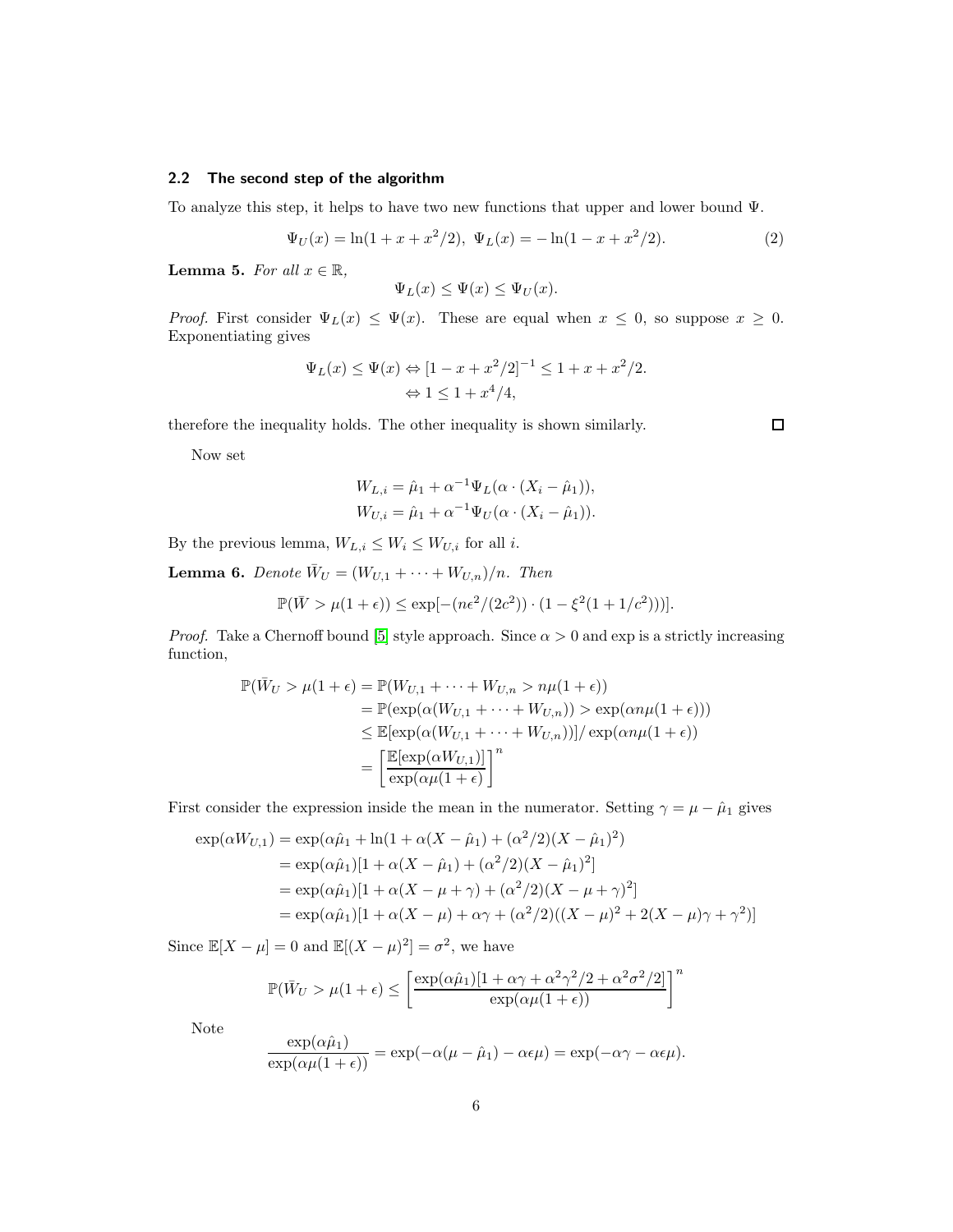Next use  $1 + x \leq \exp(x)$  to state

$$
\mathbb{P}(\bar{W}_U > \mu(1+\epsilon) \le \exp(-\alpha \gamma - \alpha \epsilon \mu + \alpha \gamma + \alpha^2 \gamma^2 / 2 + \alpha^2 \sigma^2 / 2)^n
$$

Since  $\alpha = \epsilon / [c^2 \hat{\mu}_1^2], \gamma = \mu - \hat{\mu}_1$  and  $\xi = \mu / \hat{\mu}_1 - 1$ ,

$$
\frac{\alpha^2 \gamma^2}{2} = \frac{(\mu - \hat{\mu}_1)^2}{2} \cdot \frac{\epsilon^2}{c^4 \hat{\mu}_1^2} = \left(\frac{\mu}{\hat{\mu}_1} - 1\right)^2 \cdot \frac{\epsilon^2}{2c^4} = \frac{\xi^2 \epsilon^2}{2c^4}.
$$

Similarly, using  $\sigma^2/\mu^2 \leq c^2$ ,

$$
-\alpha \epsilon \mu + \frac{\alpha^2 \sigma^2}{2} \leq -\alpha \epsilon \mu + \frac{\alpha^2 \mu^2 c^2}{2} = -\frac{\epsilon^2}{c^2} \left[ \frac{\mu}{\hat{\mu}_1} - \frac{1}{2} \left( \frac{\mu}{\hat{\mu}_1} \right)^2 \right] = -\frac{\epsilon^2}{2c^2} \left[ 2(1+\xi) - (1+\xi)^2 \right].
$$

Note  $2(1+\xi) - (1+\xi)^2 = 1 - \xi^2$ .

Putting this together with the  $\alpha^2 \gamma^2/2$  term gives

$$
\mathbb{P}(\bar{W}_U > \mu(1+\epsilon) \le \exp\left(-\frac{\epsilon^2 n}{2c^2} \left(1 - \xi^2 (1+1/c^2)\right)\right).
$$

Note that at the end of Step 1 of the algorithm,  $\xi^2 \leq \epsilon (c^2/(1+c^2))$ , which means  $\xi^2(1+1/c^2) \leq \epsilon$ , and  $\mathbb{P}(\bar{W}_U > \mu(1+\epsilon)) \leq \exp(-n(1-\epsilon)\epsilon^2/[2c^2]).$ 

**Lemma 7.** Denote  $\overline{W}_L = (W_{L,1} + \cdots + W_{L,n})/n$ . Then

$$
\mathbb{P}(\bar{W}_L < \mu(1-\epsilon)) \le \exp(-(n\epsilon^2/(2c^2)) \cdot (1 - \xi^2(1+1/c^2))).
$$

*Proof.* The proof is similar to the previous lemma: first multiply by  $-\alpha$  and exponentiate to get

$$
\mathbb{P}(\bar{W}_L > \mu(1 - \epsilon) = [\mathbb{E}[\exp(-\alpha W_{U,1})] \exp(\alpha \mu (1 - \epsilon))]^n
$$
  
= 
$$
[\exp(\alpha \gamma - \alpha \epsilon \mu)(1 - \alpha \gamma + \alpha^2 \gamma^2 / 2 + \alpha^2 \sigma^2 / 2)]^n
$$
  

$$
\leq \exp(-\alpha \epsilon \mu + \alpha^2 \gamma^2 / 2 + \alpha^2 \sigma^2 / 2)^n,
$$

and the rest of the proof is the same as the previous lemma.

Putting these results together gives the following.

**Lemma 8.** For 
$$
n \ge 2c^2 \epsilon^{-2} \ln(2/\delta)(1-\epsilon)^{-1}
$$
 and  $|\hat{\mu}_1 - \mu| \le \sqrt{\epsilon c^2/(1+c^2)}\hat{\mu}_1$ ,  

$$
\mathbb{P}(|\bar{W} - \mu| > \epsilon \mu) \le \delta.
$$

*Proof.* Apply the previous lemma using  $\xi^2 \le \epsilon c^2/(1+c^2)$ .

Theorem [1](#page-2-0) immediately follows.

 $\Box$ 

 $\Box$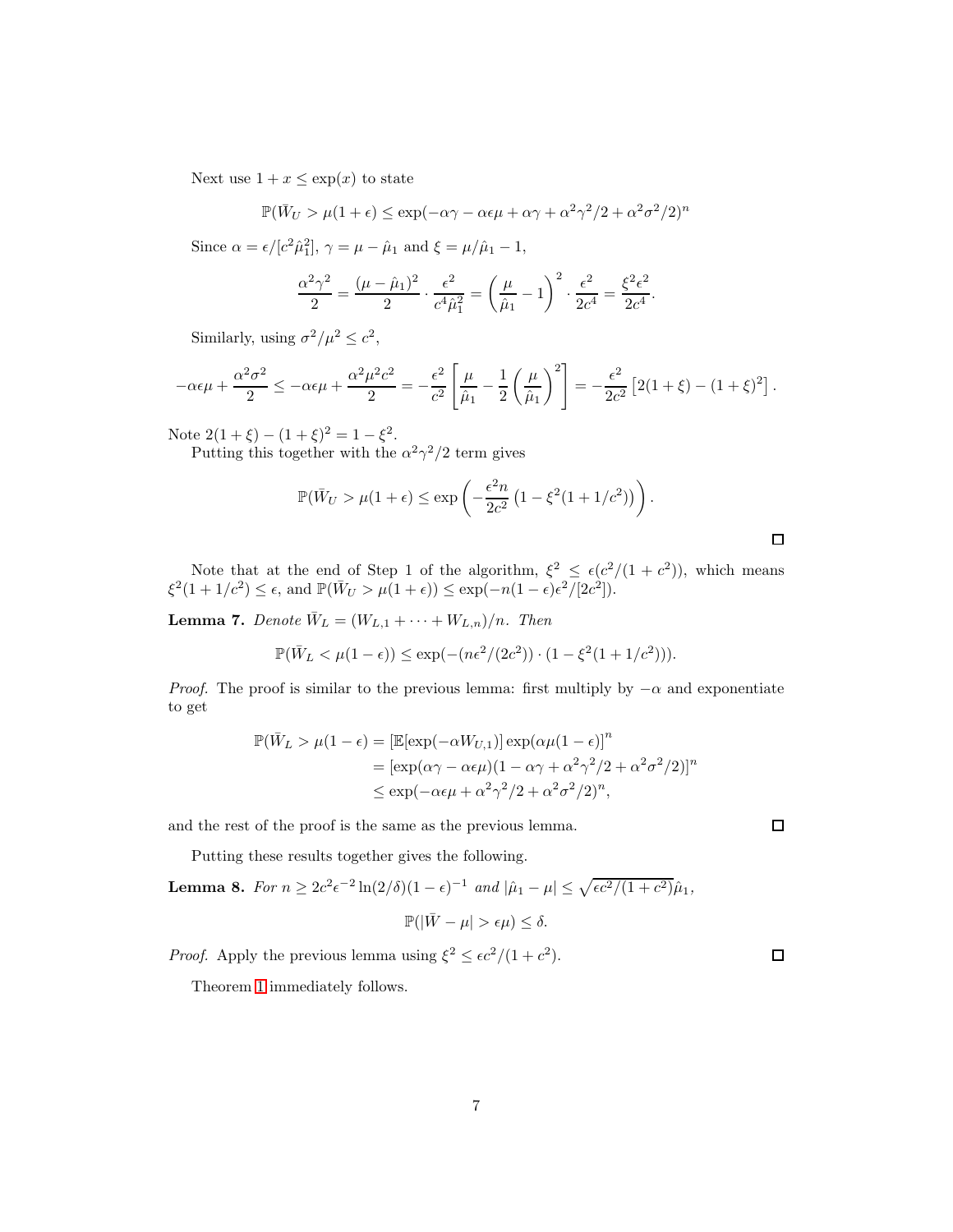## <span id="page-7-0"></span>3 Lower bound on the number of samples

Begin with a rephrasing of Proposition 6.1 from [\[4\]](#page-10-6).

**Lemma 9.** Let  $\hat{\mu} : \mathbb{R}^n \to \mathbb{R}$  be any estimator of the mean of n iid random variables. Let  $Y_1, \ldots, Y_n \sim \mathcal{N}(\mu, \sigma^2)$  and  $\overline{Y} = (Y_1 + \cdots + Y_n)/n$ . Then it holds that either  $\mathbb{P}(\hat{\mu} \ge \mu(1+\epsilon)) \ge$  $\mathbb{P}(\bar{Y} \geq \mu(1+\epsilon))$  or  $\mathbb{P}(\hat{\mu} \leq \mu(1-\epsilon)) \geq \mathbb{P}(\bar{Y} \leq \mu(1-\epsilon))$  for  $\bar{Y} = (Y_1 + \cdots + Y_n)/n$ .

In other words, for any estimator of the mean for normal random variables, there is either a higher chance that the estimate is in the upper tail than for the sample average, or there is a higher chance that the estimate falls in the lower tail than the sample average does. Note that for  $Y_i \sim \mathsf{N}(\mu, c^2\mu^2)$ , then  $\overline{Y} \sim \mathsf{N}(\mu, c^2\mu^2/n)$ . Let  $Z \sim \mathsf{N}(0, 1)$ . From the scaling properties of normal random variables,

$$
\mathbb{P}(\bar{Y} \in [\mu(1-\epsilon), \mu(1+\epsilon)]) = \mathbb{P}(Z \in [-\epsilon\sqrt{n}/c, \epsilon\sqrt{n}/c]).
$$

Since  $\mathbb{P}(Z \le -a) = \mathbb{P}(Z \ge a)$  for all a, we need only bound one tail of the normal.

**Lemma 10.** Let  $Z \sim N(0, 1)$  and  $a_{\delta}$  satisfy  $\mathbb{P}(Z \ge a_{\delta}) = \delta$  where  $\delta \le 1/\sqrt{2\pi}$ . Then

$$
a_{\delta}^{2} \geq 2 \ln \left( \frac{1}{\sqrt{2\pi\delta}} \right) + 2 \ln \left( \frac{\sqrt{2 \ln(1/[\sqrt{2\pi}\delta])}}{2 \ln(1/[\sqrt{2\pi}\delta]) + 1} \right).
$$

*Proof.* Gordon [\[8\]](#page-10-9) showed that for  $a \geq 0$ ,

$$
\mathbb{P}(Z \ge a) \ge \frac{a}{a^2 + 1} \frac{1}{\sqrt{2\pi}} \exp(-a^2/2).
$$

Without the  $a/(a^2+1)$  factor, the right hand side equals  $\delta/2$  when  $a_1 = \sqrt{2\ln(1/(\sqrt{2\pi\delta}))}$ . Since  $a/(a^2+1) \leq 1$  we have  $a_{\delta} \leq a_1$ . Also,  $a/(a^2+1)$  is a decreasing function, so

$$
\frac{a_1}{a_1^2 + 1} \frac{1}{\sqrt{2\pi}} \exp(-a_\delta^2/2) \le \delta/2.
$$

Solving gives

$$
a_{\delta}^2 \ge 2 \ln \left( \frac{a_1}{a_1^2 + 1} \frac{1}{\sqrt{2\pi}\delta} \right)
$$

as desired.

Putting  $a_{\delta} = \epsilon \sqrt{n}/c$  then gives Theorem [2.](#page-2-1)

# <span id="page-7-1"></span>4 Applications

Jerrum, Valiant, and Vazirani [\[16\]](#page-11-2) showed that for a large class of *self-reducible* problems, the ability to sample from a density in polynomial time leads to an  $(\epsilon, \delta)$ -randomized approximation scheme for the normalizing constant of the unnormalized density. Since finding that normalizing constant is often a  $\#P$ -complete problem, this has been used in many settings. Each of these leads to a problem such as that considered here where a random

 $\Box$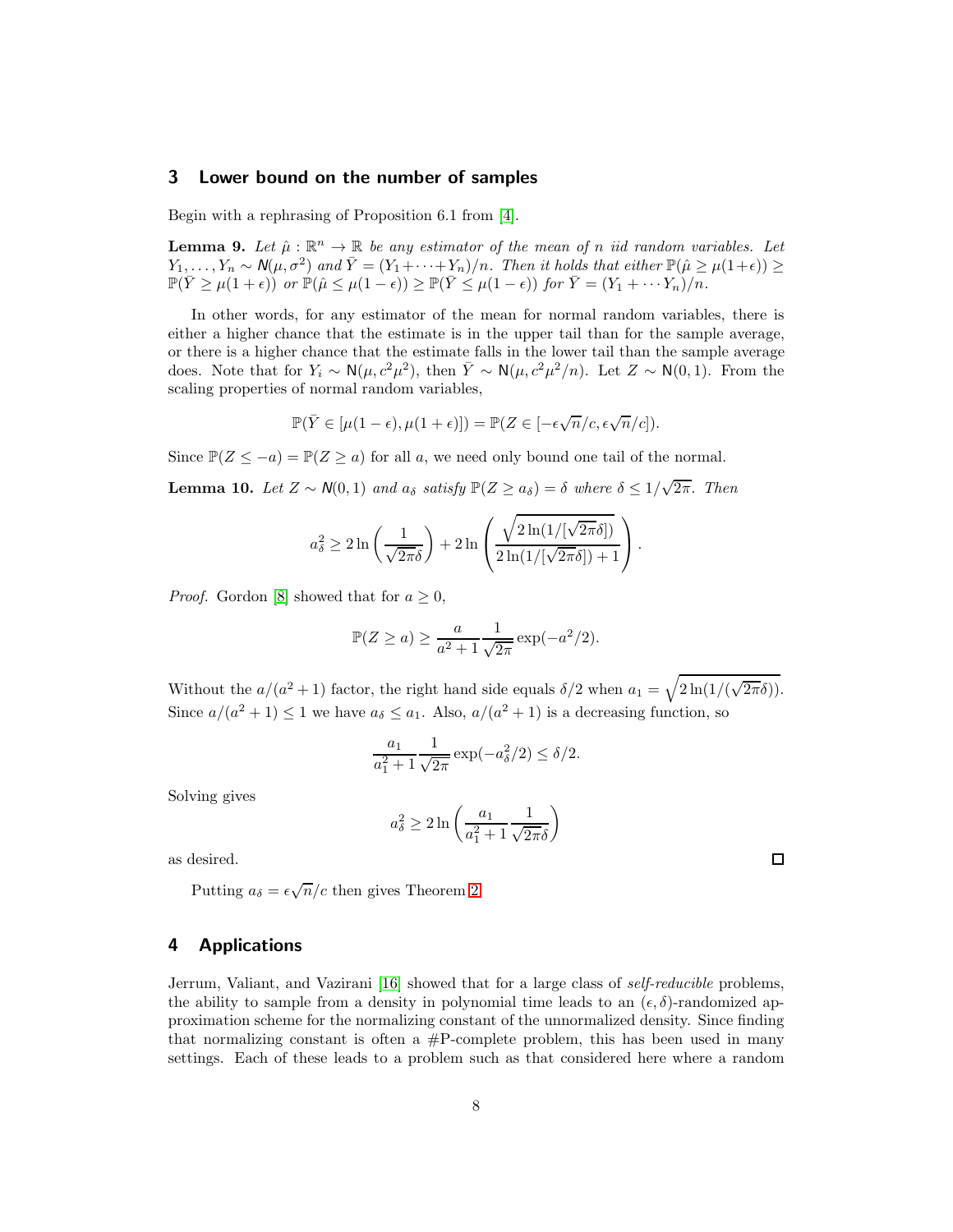variable has mean  $\mu$  equal to the target with bounded relative standard deviation. This method was expanded to more examples later by Jerrum and Sinclair [\[15\]](#page-11-6).

The idea is as follows. Suppose that the goal is to find  $#A_0$  which is the size of a set (either number of elements for a finite set or the Lebesgue measure for  $A_0 \subset \mathbb{R}^n$ .) Suppose that we can find a sequence of decreasing sets  $A_0 \supseteq A_1 \supseteq A_2 \supseteq \cdots \supseteq A_k$  where  $\#A_k$  is known. If each of the sets  $A_i$  represents an instance of the original problem (perhaps with a different input), the problem is self-reducible. If there is an efficient method for generating samples uniformly from the  $A_i$ , then for each  $i \in \{0, 1, \ldots, k-1\}$ , let  $X_{i,1}, \ldots, X_{i,m} \sim$ Unif(A<sub>i</sub>), and let  $R_i = m^{-1} \sum_j \mathbb{1}(X_{i,j} \in A_{i+1})$  be the percentage of values that fall into  $A_{i+1}$ . Then

$$
\frac{\#A_k}{\#A_0} = \mathbb{E}[R_0]\mathbb{E}[R_1]\cdots\mathbb{E}[R_{k-1}],
$$

so let  $\hat{r} = R_0 \cdots R_{k-1}$  be the unbiased product estimator for  $\#A_k/\#A_0$ . Then

$$
\frac{\mathbb{V}(\hat{r})}{\mathbb{E}[\hat{r}]^2} = \frac{\mathbb{E}[\hat{r}^2]}{\mathbb{E}[\hat{r}]^2} - 1 = \left[ \prod_{i=1}^k \frac{\mathbb{E}[R_i^2]}{\mathbb{E}[R_i]^2} \right] - 1 = \left[ \prod_{i=1}^k \left( 1 + \frac{\mathbb{V}[R_i]}{\mathbb{E}[R_i]^2} \right) \right] - 1
$$

Let  $r_i = \frac{\mu A_i}{\mu A_{i+1}}$ . Then  $X_{i,1}$  has a Bernoulli distribution with mean  $r_i$  and variance  $r_i(1 - r_i)$ . As the sample average of m iid draws from  $X_{i,1}$ ,  $R_i$  has mean  $r_i$  and variance  $r_i(1 - r_i)/m$ . Then

$$
\frac{\mathbb{V}(\hat{r})}{\mathbb{E}[\hat{r}]^2} \le \left[ \prod_{i=1}^k 1 + \frac{1 - r_i}{mr_i} \right] - 1,
$$

so if  $r_i \geq 1/M$  for all i, using  $1 + x \leq \exp(x)$  gives

$$
\frac{\mathbb{V}(\hat{r})}{\mathbb{E}[\hat{r}]^2} \leq \exp\left(\frac{k(M-1)}{m}\right) - 1.
$$

There are  $k$  different  $R_i$  each requiring m samples, therefore  $km$  are needed to generate one value of  $\hat{r}$ . From the above the variance is  $\exp(k(M-1)/m) - 1 \approx k(M-1)/m$  for large m. Hence for large m (such as  $k(M-1)\epsilon^{-2}$ ) using the algorithm presented here has the total number of samples needed for an  $(\epsilon, \delta)$ -approximation is (to leading order)  $2k(M-1)\epsilon^{-2}\ln(4/\delta)$ , with the 2 being the optimal value of the constant.

#### 4.1 Linear extensions of a poset

For a direct application of this process, consider the problem of counting the number of linear extensions of a partially ordered set (poset). A poset on n objects  $\{1, \ldots, n\}$  is an ordering  $\preceq$  with three properties. Let  $i, j, k \in \{1, \ldots, n\}$ . First,  $i \preceq i$ . Second, if  $i \preceq j$  and  $j \leq i$ , then  $i = j$ . Third, if  $i \leq j$  and  $j \leq k$ , then  $i \leq k$ . A linear extension of the poset is a permutation  $\tau$  such that  $\tau(i) \preceq \tau(j) \Rightarrow i \leq j$ .

Brightwell and Winkler [\[2\]](#page-10-10) showed that counting the number of linear extensions of an arbitrary poset is a  $\#P$ -complete problem. Finding the number of linear extensions has applications in nonparametric statistics [\[22\]](#page-11-7).

A sequence of results [\[19,](#page-11-8) [20,](#page-11-3) [3,](#page-10-11) [11\]](#page-10-2) culminated in an  $O(n^3 \ln(n))$  method for generating samples uniformly from the set of linear extensions. To convert this method into a method for approximately counting the number of linear extensions, use self-reducibility.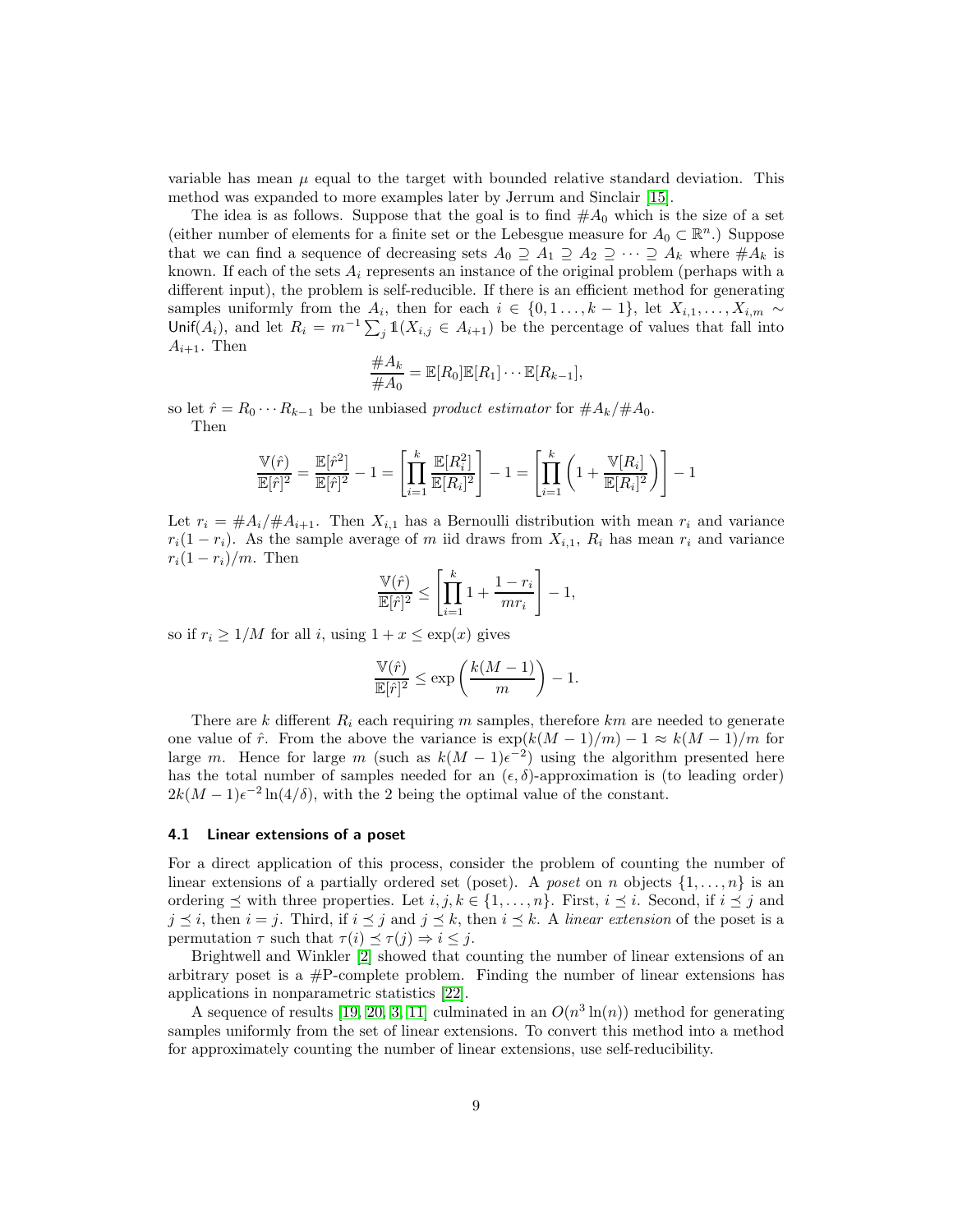Let  $n_{\ell}$  be any element of  $\{1, \ldots, n\}$  which is not preceded by another element in the set. Then an easy Markov chain argument gives that the probability that a uniformly chosen linear extension has  $\tau(n_\ell) = n$  is at least  $1/n$ . Fixing  $\tau(n_\ell) = n$  in the permutation leaves a linear extension problem of size  $n - 1$ . So the methods of this section can be applied with  $k = n$  and  $M = n$ . Hence (to first order)  $2n^2 \epsilon^{-2} \ln(4/\delta)$  samples are needed to give an  $(\epsilon, \delta)$ -approximation to the number of linear extensions.

#### 4.2 Permanent of a  $\{0,1\}$ -matrix

Let  $S_n$  be the set of permutations on  $\{1, \ldots, n\}$ . Then the permanent of a matrix A with entries  $a_{ij}$  is

$$
\sum_{\tau \in S_n} \prod_{i=1}^n a_{i,\tau(i)}.
$$

Calculating the permanent exactly was shown by Valiant  $[25]$  to be a #P-complete problem.

Note that if  $a_{ij} \in \{0,1\}$ , then the only permutations  $\tau$  that contribute to the sum have  $a_{i,\tau(i)} = 1$  for all i. So the permanent is the normalizing constant of the distribution over  $S_n$  with unnormalized density  $f(\tau) = \prod_{i=1}^n a_{i,\tau(i)}$ .

Jerrum, Sinclair, and Vigoda [\[17\]](#page-11-0) developed a polynomial time algorithm for approximately sampling from the density  $f(\tau)$ . As with the previous problem of linear extensions, for such a problem on permutations there exists a value i such that  $\mathbb{P}(\tau(n) = i) \geq 1/n$ . This can then be used with the basic self-reducibility process to get an  $(\epsilon, \delta)$ -approximation for the permanent. Without going into details (as the method of [\[17\]](#page-11-0) for approximation was more complex than the basic approach) the result is the same as for linear extensions: use of the methods of this paper immediately reduces the constant in the leading term down to the optimal value.

#### 4.3 Gibbs distributions

These distributions arise in statistical physics and other applications.

**Definition 1.**  $\{\pi_\beta\}_{\beta \in \mathbb{R}}$  is a *Gibbs distribution with parameter*  $\beta$  over finite state space  $\Omega$  if there exists a *Hamiltonian function*  $H(x): \Omega \to \mathbb{R}$  such that for  $X \sim \pi_{\beta}$ ,

$$
\mathbb{P}(X = x) = \exp(-\beta H(x))/Z(\beta),
$$

where  $Z(\beta) = \sum_{x \in \Omega} \exp(-\beta H(x))$  is called the *partition function* of the distribution.

A famous example of a Gibbs distribution is the Ising model [\[13\]](#page-10-12), where the state space consists of labellings of the nodes of a graph  $G = (V, E)$  by either 0 or 1, and  $H(x) =$  $\sum_{\{v,w\}\in E} -(x(v) - x(w))^2$ . In [\[14\]](#page-10-0) finding the partition function of the ferromagnetic Ising model (where  $\beta > 0$ ) was shown to be a #P-complete problem for general graphs, but that same work showed how to generate (approximately) samples from the distribution in time polynomial in the size of the graph.

Typically it is easy to find  $Z(0)$  for these problems. For the Ising model,  $Z(0) = 2^{\#V}$ . In [\[24\]](#page-11-10) it was shown how to build an estimate for  $Z_{\beta}/Z(0)$  using samples from  $\pi$  where the ratio  $\sigma^2/\mu^2$  was bounded. In [\[12\]](#page-10-13), it was shown how to build two random variables W and V such that  $\mathbb{E}[W]/\mathbb{E}[V] = Z(\hat{\beta})/Z(0)$  and each had relative variance bounded above by 2e. Let  $\epsilon' = [-1 + \sqrt{1 + \epsilon^2}]/\epsilon \le \epsilon/2 - \epsilon^3 (1.5 - \sqrt{2})$  for  $\epsilon \in [0, 1]$ . If

$$
|\hat{\mu}_W - \mathbb{E}[W]| \le \epsilon \mathbb{E}[W]
$$
 and  $|\hat{\mu}_V - \mathbb{E}[V]| \le \epsilon \mathbb{E}[V],$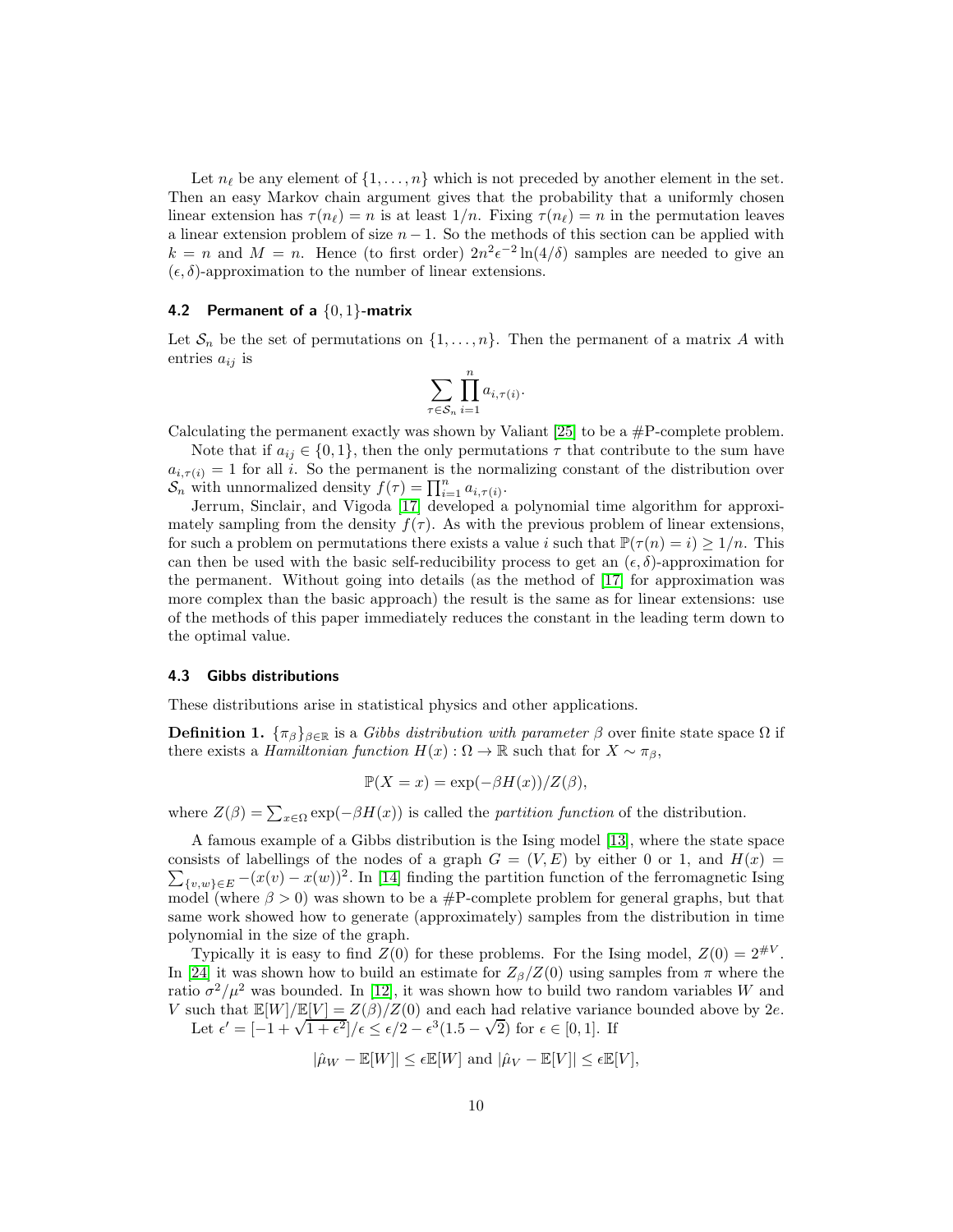then

$$
\frac{\mathbb{E}[W]}{\mathbb{E}[V]} \frac{1-\epsilon'}{1+\epsilon'} \leq \frac{\hat{\mu}_W}{\hat{\mu}_V} \leq \frac{\mathbb{E}[W]}{\mathbb{E}[V]} \frac{1+\epsilon'}{1-\epsilon'}.
$$

Then it is straightforward to show that  $\hat{\mu} = [\hat{\mu}_W / \hat{\mu}_V] \sqrt{1 + \epsilon^2}$  satisfies

$$
\hat{\mu}\in [(\mathbb{E}[W]/\mathbb{E}[V])(1-\epsilon),(\mathbb{E}[W]/\mathbb{E}[V])(1+\epsilon)],
$$

thereby giving an  $(\epsilon, \delta)$ -approximation that (to leading order) requires  $2(4\epsilon^{-2})(2e)^2 \ln(4/\delta)$ samples to estimate the partition function value.

## <span id="page-10-3"></span>References

- <span id="page-10-10"></span>[1] N. Alon, Y. Matias, and M. Szegedy. The space complexity of approximating the frequency moments. J. Comput. Syst. Sci., 58:137–147, 1999.
- <span id="page-10-11"></span>[2] G. Brightwell and P. Winkler. Counting linear extensions. Order, 8(3):225–242, 1991.
- [3] R. Bubley and M. Dyer. Faster random generation of linear extensions. Disc. Math., 201:81–88, 1999.
- <span id="page-10-8"></span><span id="page-10-6"></span>[4] O. Catoni. Challenging the empirical mean and empirical variance: A deviation study. Ann. Inst. H. Poincaré Probab. Statist., 48:1148–1185, 2012.
- [5] H. Chernoff. A measure of asymptotic efficiency for tests of a hypothesis based on the sum of observations. Ann. of Math. Stat., 23:493–509, 1952.
- <span id="page-10-7"></span>[6] L. Devroye, M. Lerasle, G. Lugosi, and R.I. Oliveira. Sub-gaussian mean estimators. Ann. Statist., 44:2695–2725, 2016.
- <span id="page-10-1"></span>[7] M. Dyer, A. Frieze, and R. Kannan. A random polynomial-time algorithm for approximating the volume of convex bodies. J. Assoc. Comput. Mach., 38(1):1–17, 1991.
- <span id="page-10-9"></span>[8] R.D. Gordon. Values of Mills' ratio of area to bounding ordinate of the normal probability integral for large values of the argument. Annals of Mathematical Statistics, 12:364–366, 1941.
- <span id="page-10-4"></span>[9] D. Hsu and S. Sabato. Heavy-tailed regression with a generalized median-of-means. In Proc. of 31st International Conference on Machine Learning, volume 32, 2014.
- <span id="page-10-5"></span>[10] D. Hsu and S. Sabato. Loss minimization and parameter estimation with heavy tails. J. Mach. Learn. Res., 17:1–40, 2016.
- <span id="page-10-2"></span>[11] M. Huber. Fast perfect sampling from linear extensions. Discrete Mathematics, 306:420–428, 2006.
- <span id="page-10-13"></span>[12] M. Huber. Approximation algorithms for the normalized constant of Gibbs distributions. Ann. Appl. Probab., 51(1):92–105, 2015. arXiv:1206.2689.
- <span id="page-10-12"></span><span id="page-10-0"></span>[13] E. Ising. Beitrag zur theorie des ferromagnetismus. Z. Phys., 31:253–258, 1925.
- [14] M. Jerrum and A. Sinclair. Polynomial-time approximation algorithms for the Ising model. SIAM J. Comput., 22:1087–1116, 1993.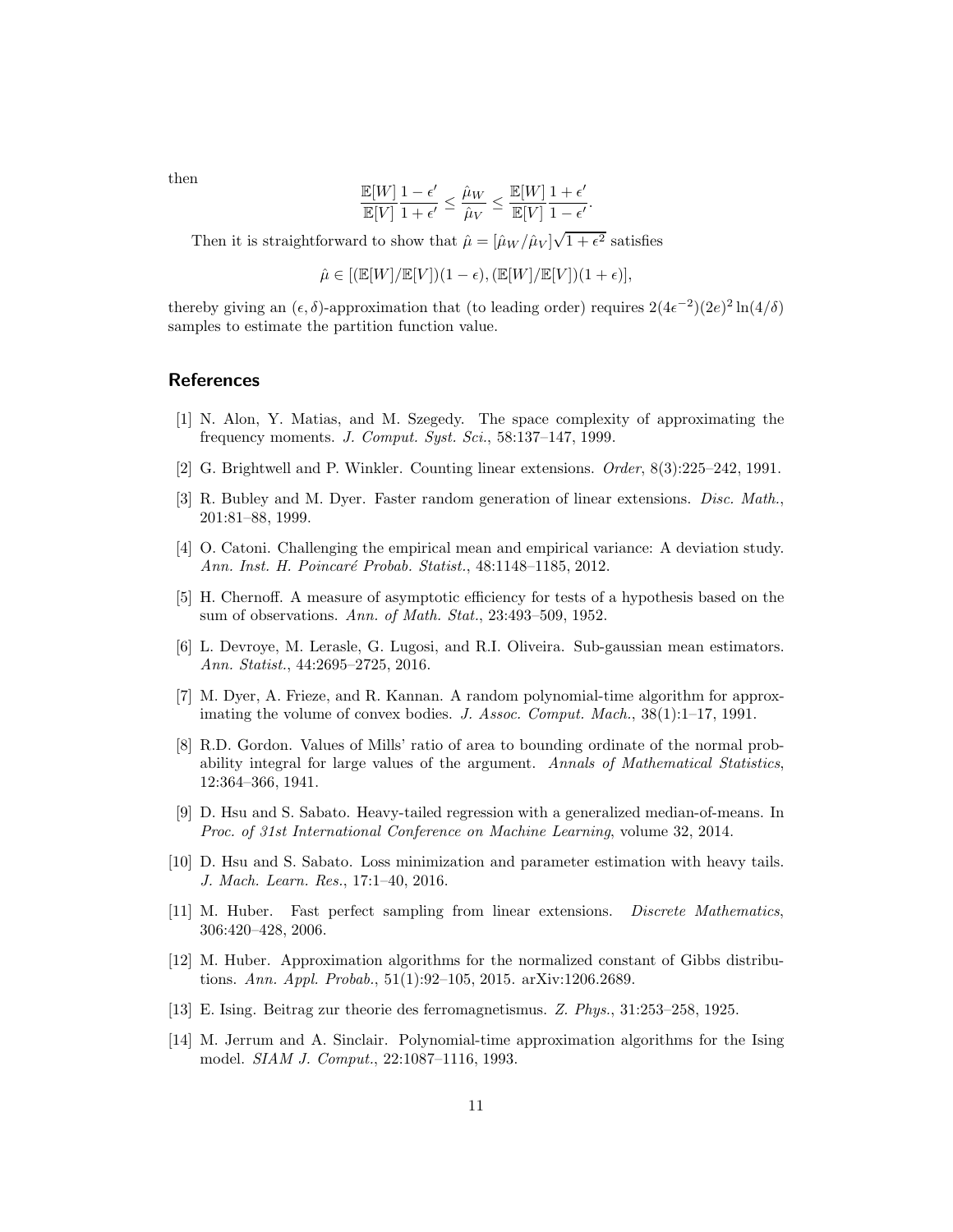- <span id="page-11-6"></span><span id="page-11-2"></span>[15] M. Jerrum and A. Sinclair. The Markov Chain Monte Carlo Method: An Approach to Approximate Counting and Integration, chapter 12, pages 482–520. PWS, 1996.
- <span id="page-11-0"></span>[16] M. Jerrum, L. Valiant, and V. Vazirani. Random generation of combinatorial structures from a uniform distribution. Theoret. Comput. Sci., 43:169-188, 1986.
- [17] M.R. Jerrum, A. Sinclair, and E. Vigoda. A polynomial-time approximation algorithm for the permanent of a matrix with nonnegative entries. J. of the ACM,  $51(4):671-697$ , 2004.
- <span id="page-11-1"></span>[18] R Kannan, L Lovasz, and M Simonovits. Random walks and an  $O^*(n(5))$  volume algorithm for convex bodies. Random Structures Algorithms, 11(1):1–50, Aug 1997.
- <span id="page-11-8"></span>[19] A. Karzanov and L. Khachiyan. On the conductance of order Markov chains. Order, 8(1):7–15, 1991.
- <span id="page-11-3"></span>[20] P. Matthews. Generating a random linear extension of a partial order. Ann. Probab., 19(3):1367–1392, 1991.
- <span id="page-11-7"></span><span id="page-11-5"></span>[21] S. Minsker and N. Strawn. Distributed Statistical Estimation and Rates of Convergence in Normal Approximation. arXiv:1704.02658, 2017.
- [22] J. Morton, L. Pachter, A. Shiu, B. Sturmfels, and O. Wienand. Convex rank tests and semigraphoids. SIAM J. Discrete Math., 23(2):1117–1134, 2009.
- <span id="page-11-4"></span>[23] A. S. Nemirovsky and D.B. Yudin. Problem complexity and method efficiency in optimization. Wiley, New York, 1983.
- <span id="page-11-10"></span>[24] D. Stefankovič, S. Vempala, and E. Vigoda. Adaptive simulated annealing: A nearoptimal connection between sampling and counting. J. of the  $ACM$ , 56(3):1–36, 2009.
- <span id="page-11-9"></span>[25] L. G. Valiant. The complexity of computing the permanent. Theoret. Comput. Sci., 8:189–201, 1979.